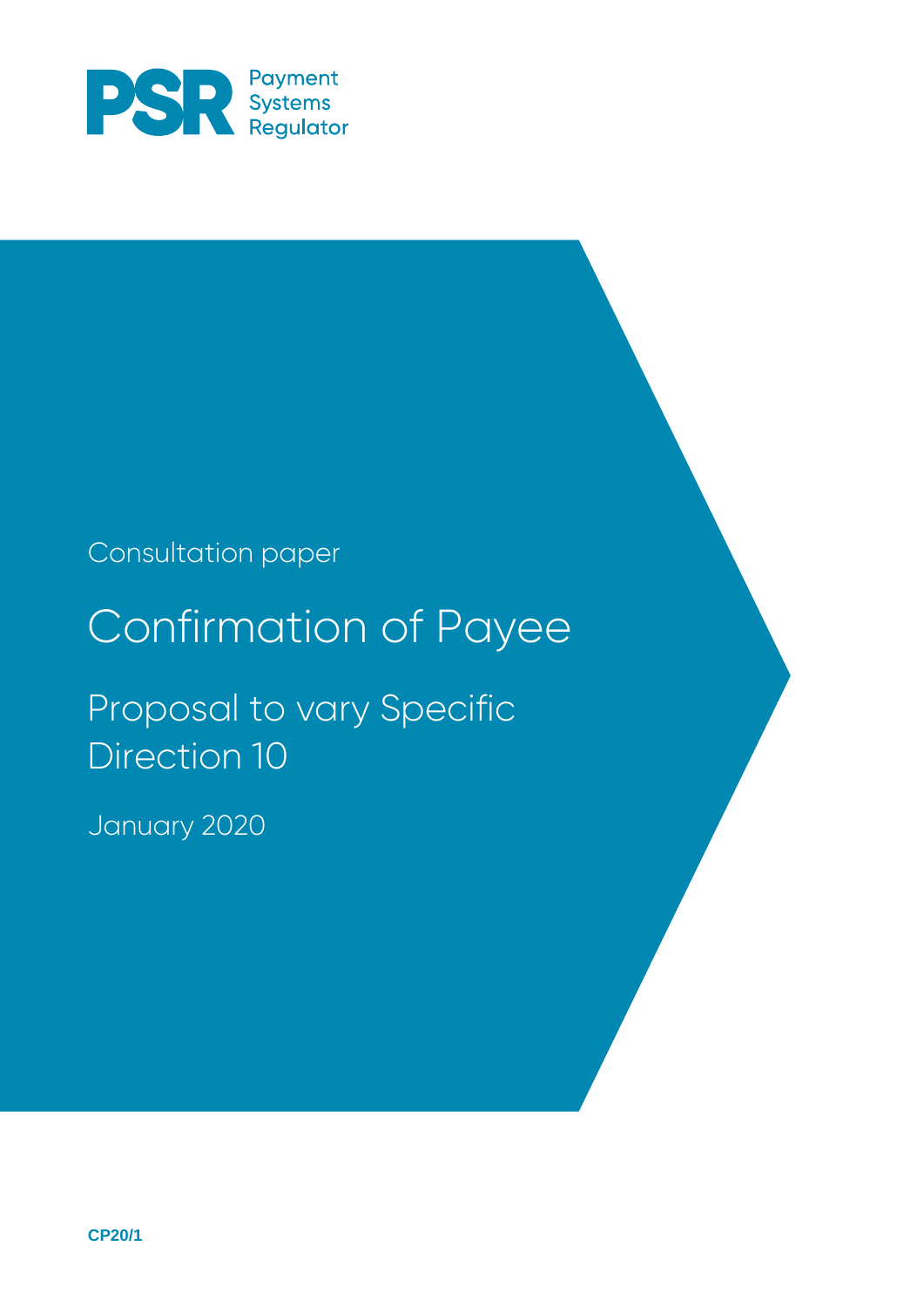We welcome your views on this consultation. If you would like to provide comments, please send these to us by **5pm on 29 January 2020**.

You can email your comments to **cop.consultation@psr.org.uk** or write to us at:

Confirmation of Payee consultation Payment Systems Regulator 12 Endeavour Square London E20 1JN

We will consider your comments when preparing our response to this consultation.

We will make all non-confidential responses to this consultation available for public inspection. If you send a response that contains confidential information, please also send a non-confidential response.

We will not regard a standard confidentiality statement in an email message as a request for non-disclosure. If you want to claim commercial confidentiality over specific items in your response, you must identify those specific items which you claim to be commercially confidential. We may nonetheless be required to disclose all responses which include information marked as confidential in order to meet legal obligations, in particular if we are asked to disclose a confidential response under the Freedom of Information Act 2000. We will endeavour to consult you if we receive such a request. Any decision we make not to disclose a response can be reviewed by the Information Commissioner and the Information Rights Tribunal.

You can download this consultation paper from our website: [www.psr.org.uk/psr-publications/policy-statements/CP20-1-varying-specific-direction-10](http://www.psr.org.uk/psr-publications/policy-statements/CP20-1-varying-specific-direction-10)

We take our data protection responsibilities seriously and will process any personal data that you provide to us in accordance with the Data Protection Act 2018, the General Data Protection Regulation and our PSR Data Privacy Policy. For more information on how and why we process your personal data, and your rights in respect of the personal data that you provide to us, please see our website privacy policy, available here:<https://www.psr.org.uk/privacy-notice>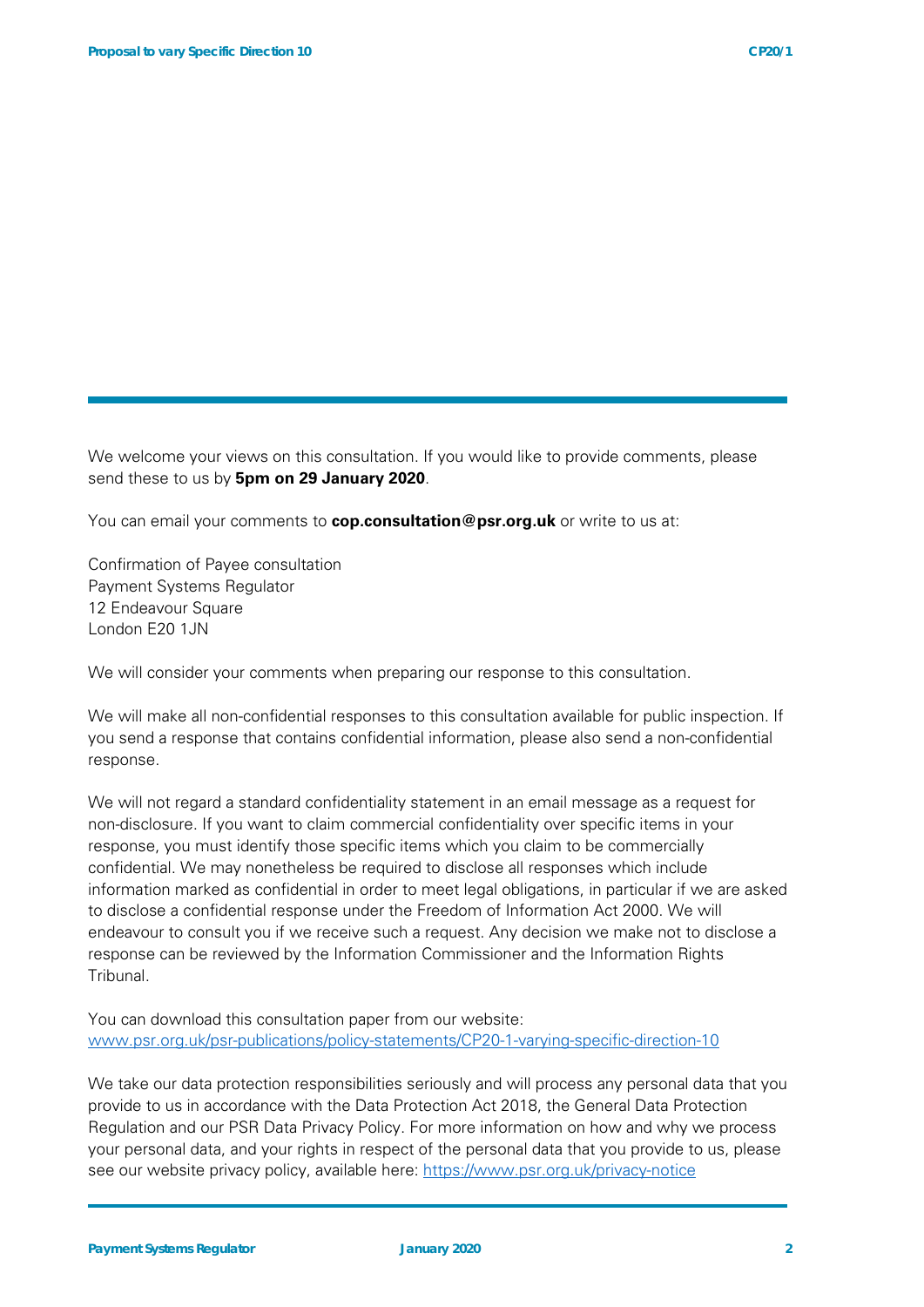## **Contents**

|                | Introduction                          | 4 |
|----------------|---------------------------------------|---|
| $\overline{2}$ | <b>Specific Direction 10</b>          | 4 |
| 3              | Additional basis for exemption        | 5 |
| $\overline{4}$ | <b>HSBC's Private Bank</b>            | 6 |
| 5              | <b>Consultation period</b>            | 6 |
|                |                                       |   |
| <b>Annex</b>   | Proposed varied Specific Direction 10 | 8 |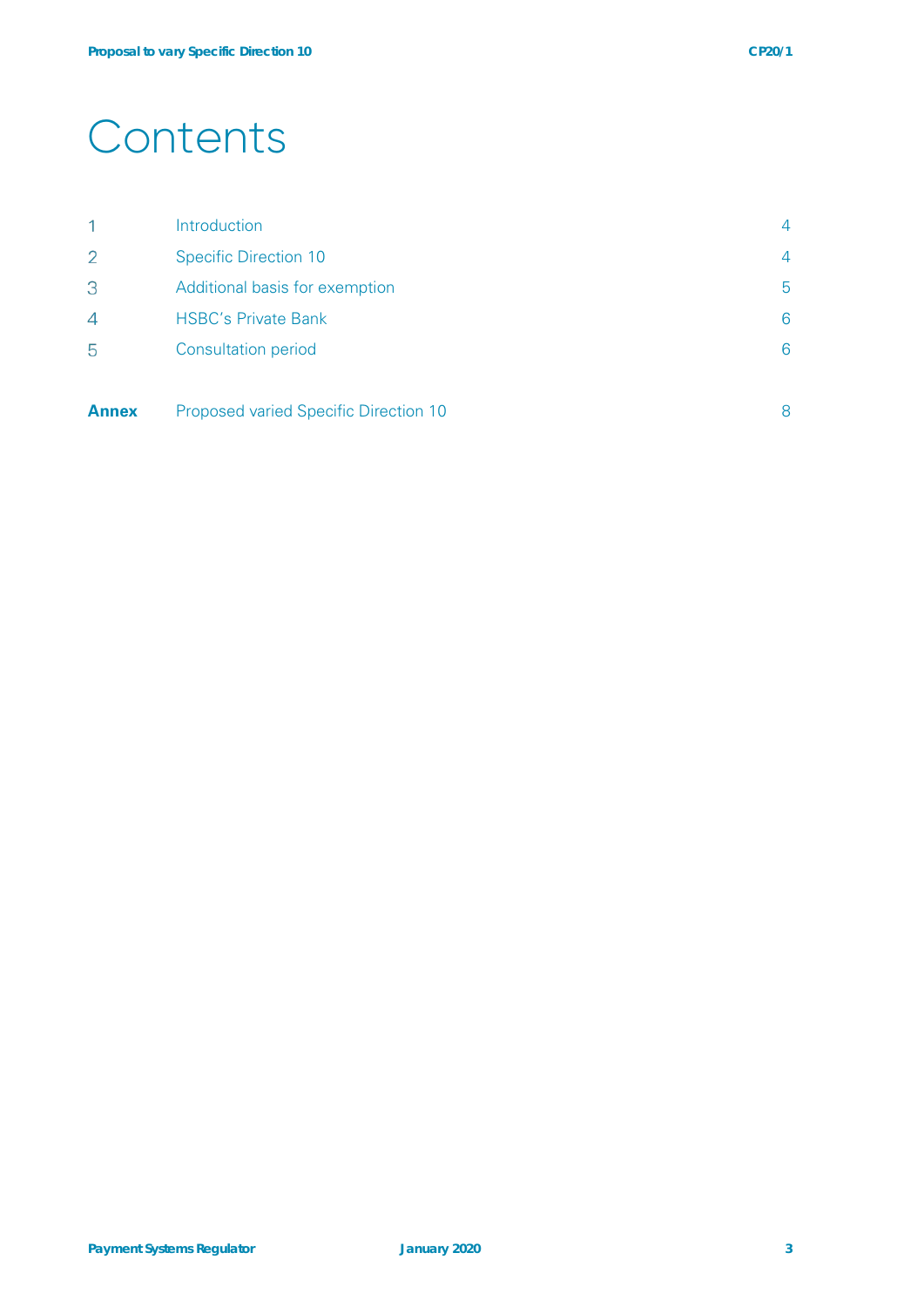## Introduction

- **1.1** The PSR is consulting on a proposal to vary our Specific Direction 10 ('SD10') on Confirmation of Payee. The text of the proposed SD10 in varied form is at Annex 1.
- **1.2** We propose two changes to SD10:
	- to introduce an additional basis for a directed Payment Service Provider ('PSP') to ask for an exemption from an obligation under the direction (the only current basis relates to exceptional circumstances)
	- to exempt HSBC UK Bank plc from the obligations of the direction in respect of accounts held with it that form part of HSBC Group's Private Banking brand
- **1.3** We would like to know what you think of our proposed changes to SD10 and why you hold that view.
- **1.4** The consultation will be of particular interest to PSPs, especially those subject to the obligations of the direction, and to others with an interest in the introduction of Confirmation of Payee.
- **1.5** We will consider all consultation responses and then make a decision on whether to go ahead with our proposal to vary the direction.

#### $\overline{2}$ Specific Direction 10

- **2.1** We gave [Specific Direction 10](https://www.psr.org.uk/sites/default/files/media/PDF/PSR-PS194-SD10-Confirmation-of-Payee.pdf) under section 54 of the Financial Services (Banking Reform) Act 2013 on 1st August 2019 to: Bank of Scotland plc, Barclays Bank UK plc, Barclays Bank plc, HSBC Bank plc, HSBC UK Bank plc, Lloyds Bank plc, National Westminster Bank plc, Nationwide Building Society, Royal Bank of Scotland plc, Santander UK plc and Ulster Bank Limited.<sup>[1](#page-3-0)</sup>
- **2.2** Our objective in giving the direction is a significant reduction in losses due to authorised push payment (APP) scams and accidentally misdirected payments.
- **2.3** From 31 December 2019, those we directed must now respond to a Confirmation of Payee request made to them and, from 31 March 2020, they must send them for their own customers.
- **2.4** We published our [decision document](https://www.psr.org.uk/psr-publications/policy-statements/cp194-responses-and-our-decision-on-cop) alongside the direction in August 2019. This sets out what Confirmation of Payee is, what our direction requires and our reasons for giving it.

<span id="page-3-0"></span><sup>1</sup> Bank of Scotland plc and Lloyds Bank plc are part of the Lloyds Group; Barclays Bank UK plc and Barclays Bank plc are part of the Barclays Group; HSBC Bank plc and HSBC UK Bank plc are part of the HSBC Group; National Westminster Bank plc, Royal Bank of Scotland plc and Ulster Bank Limited are part of the Royal Bank of Scotland Group; Santander UK plc is part of the Santander Group.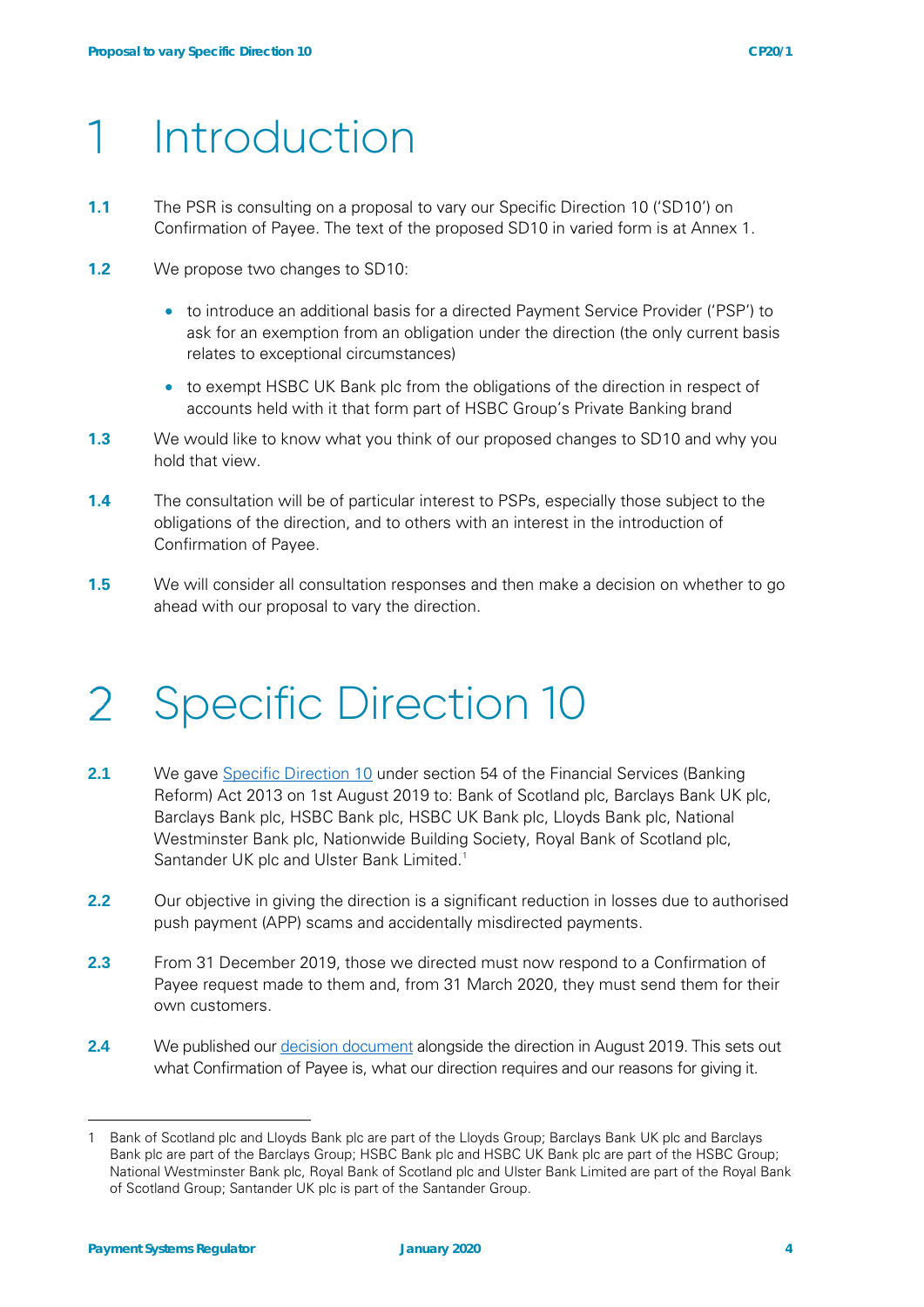# Additional basis for exemption

### **Exceptional circumstances exemption**

- **3.1** The direction currently allows a PSP to apply for an exemption where it believes that exceptional circumstances reasonably prevent it from complying with an obligation or obligations under the direction. The PSP must identify the accounts to which the application relates.
- **3.2** In paragraph 2.38 of the decision document, we explained our reasoning:

'We have added this provision because we recognise there may be exceptional circumstances that mean it would not be appropriate for PSPs to comply with the obligations in the direction. For example, if an unexpected event occurs after the direction comes into force. When assessing a PSP's application, we, aside from considering whether the circumstances are exceptional, would be able to impose conditions if we decided to approve it – for example, a revised date for compliance.'

### **An additional basis for exemption**

- **3.3** We propose to vary the direction to add a new provision to allow a directed PSP to apply for an exemption where it is not reasonable or proportionate to require that PSP to comply with an obligation or obligations under the direction.
- **3.4** This is a result of our consideration so far of applications made under the exceptional circumstances provision. We now consider that there may be circumstances, not qualifying as exceptional, that could justify an exemption.
- **3.5** For illustration purposes, examples where an exemption **may** be justified include the transfer of an account from one technology platform to another, plans for new banking products or brands that were in active development on 1 August 2019 (the date SD10 was made) and where the application relates to particular types of accounts (for example, those held by types of corporate customers). However, whether an exemption should be granted will always depend on a detailed analysis of all the circumstances of a particular situation. As a result, a situation involving one of these examples may or may not justify an exemption and the list of examples is not intended to be exhaustive.
- **3.6** We therefore propose to introduce a new basis (in addition to exceptional circumstances) on which an exemption from an obligation or obligations under the direction may be sought. This new ground is that it is not reasonable or proportionate to require the directed PSP to comply with an obligation. As with the current provision on exceptional circumstances, the PSR may impose conditions such as a new deadline for compliance with the obligation.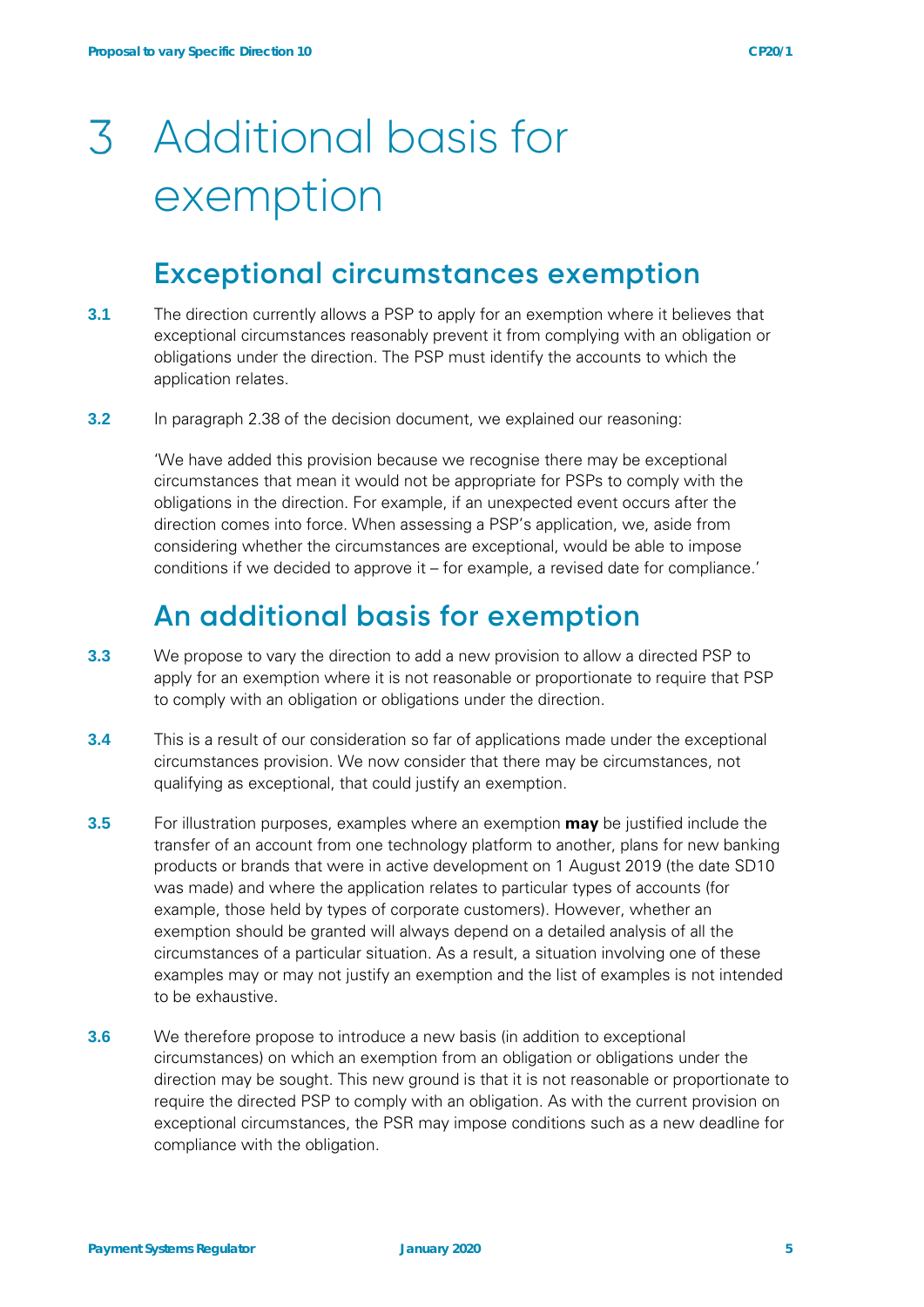**3.7** The proposed variation makes clear that the PSR will take account of the direction's objective when deciding applications. That objective is a significant reduction in losses due to APP scams and accidentally misdirected payments. Granting exemptions where not reasonable or proportionate to require compliance will allow PSPs to concentrate resources on introducing CoP processes that will most benefit the achievement of the objective. It will also allow us to concentrate our work on monitoring compliance with the direction on the areas that are most useful to ensuring the objective is met.

## **Impact on existing applications**

**3.8** If the direction is varied as proposed, where a directed PSP has already made an application for exemption on grounds of exceptional circumstances, the PSR will not automatically consider it additionally under the new provision. PSPs will need to decide whether to additionally seek exemption on the new basis.

#### HSBC's Private Bank  $\perp$

- **4.1** HSBC Group had told us that, subject to a court order, it proposed to transfer the business of HSBC Private Bank (UK) Ltd to HSBC UK Bank plc (a directed PSP). A court agreed this transfer on 9 December 2019 and it took place on 1 January 2020.
- **4.2** When we gave the direction in August 2019, we did not direct HSBC Private Bank (UK) Ltd.
- **4.3** Our position remains that we should not impose Confirmation of Payee obligations in respect of accounts held previously at HSBC Private Bank (UK) Ltd and now held within HSBC UK Bank plc as part of HSBC Group's Private Bank brand (and new accounts opened within that brand).
- **4.4** To maintain that position, we propose to amend the direction to exclude those accounts. We do so in a way similar to our exclusion of Royal Bank of Scotland's accounts held at its Adam & Co brand, as provided in the direction as originally given in August.

## Consultation period

**5.1** We are giving ten days for responses to this consultation to be submitted. We consider this provides sufficient time given the issues for consultation are narrow. Wider issues about the PSR giving a direction on the introduction of Confirmation of Payee were consulted on in two previous consultations. [2](#page-5-0)

<span id="page-5-0"></span><sup>2</sup> See our consultations on CoP: [CP18/4,](https://www.psr.org.uk/psr-publications/consultations/cp-18-4-consultation-general-directions-implementing-cop) Consultation on general directions for the implementation of Confirmation of Payee (November 2018) and [CP19/4,](https://www.psr.org.uk/psr-publications/consultations/cp194-consultation-specific-direction-cop) Confirmation of Payee – Response to the first consultation and draft specific direction for further consultation (May 2019).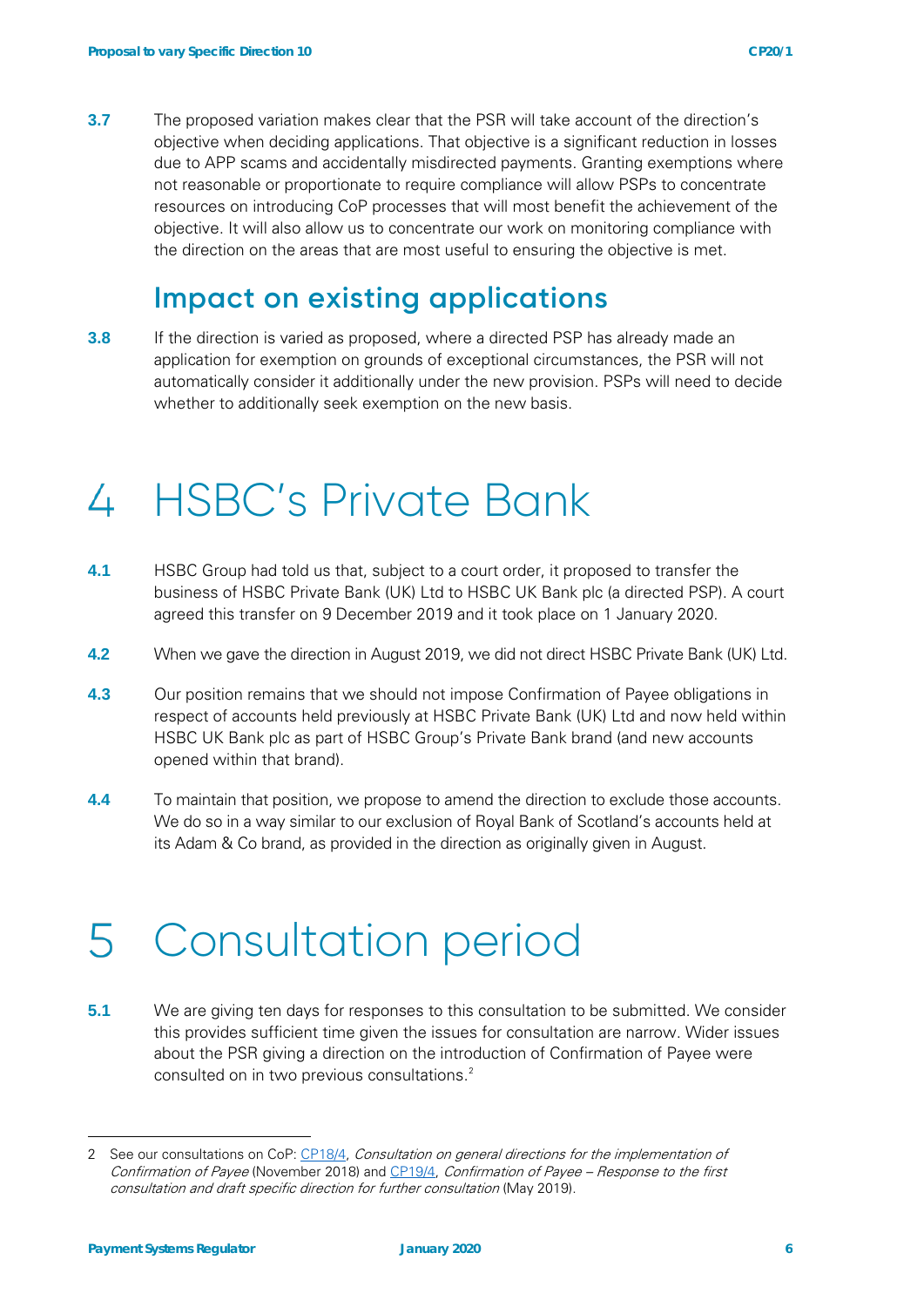**5.2** We are consulting for the minimum period we consider appropriate. We are doing this because of urgency, in particular because from 31 March 2020 the direction requires directed PSPs to send confirmation of payee requests.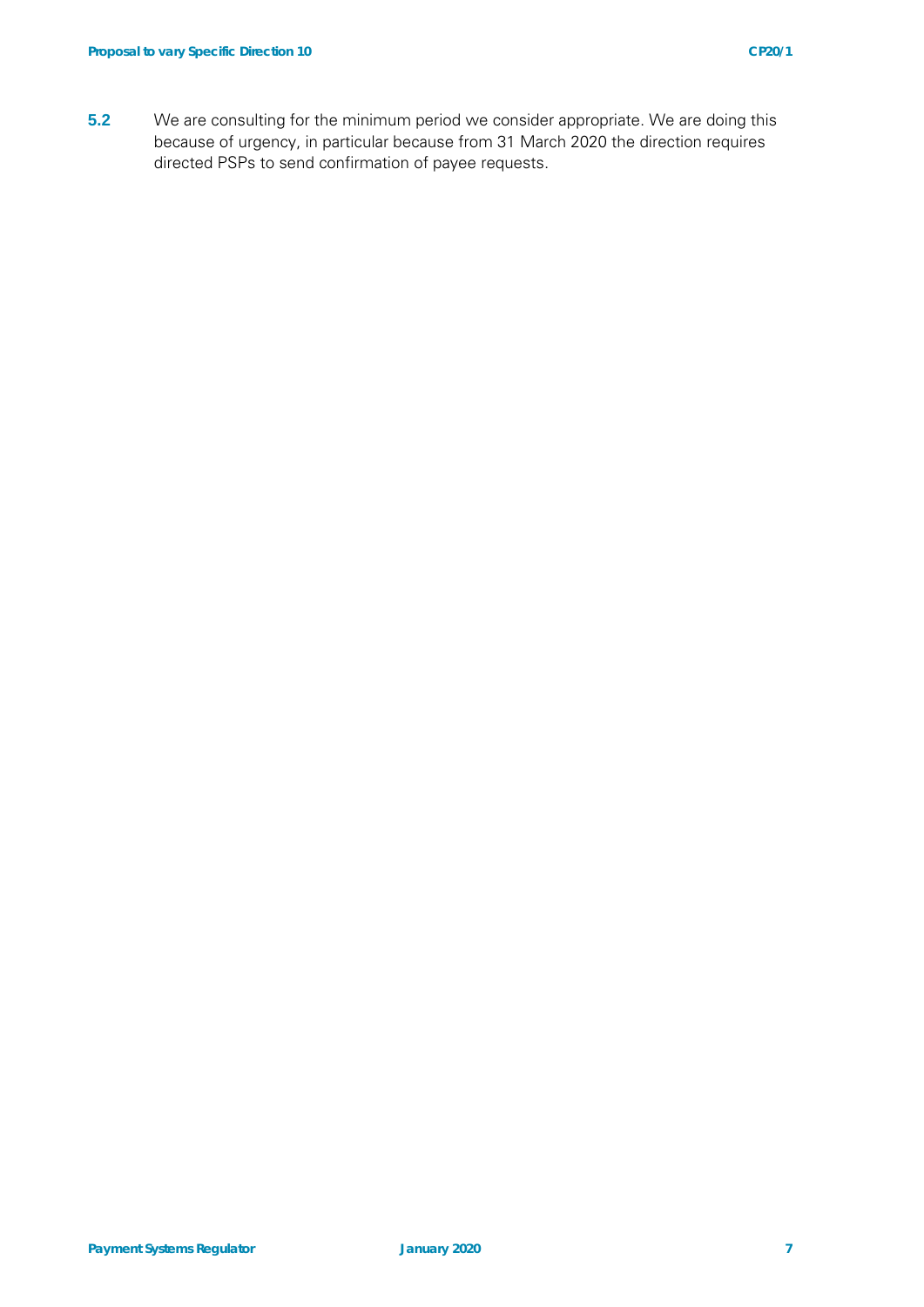

## **Annex**

## Proposed varied SD10

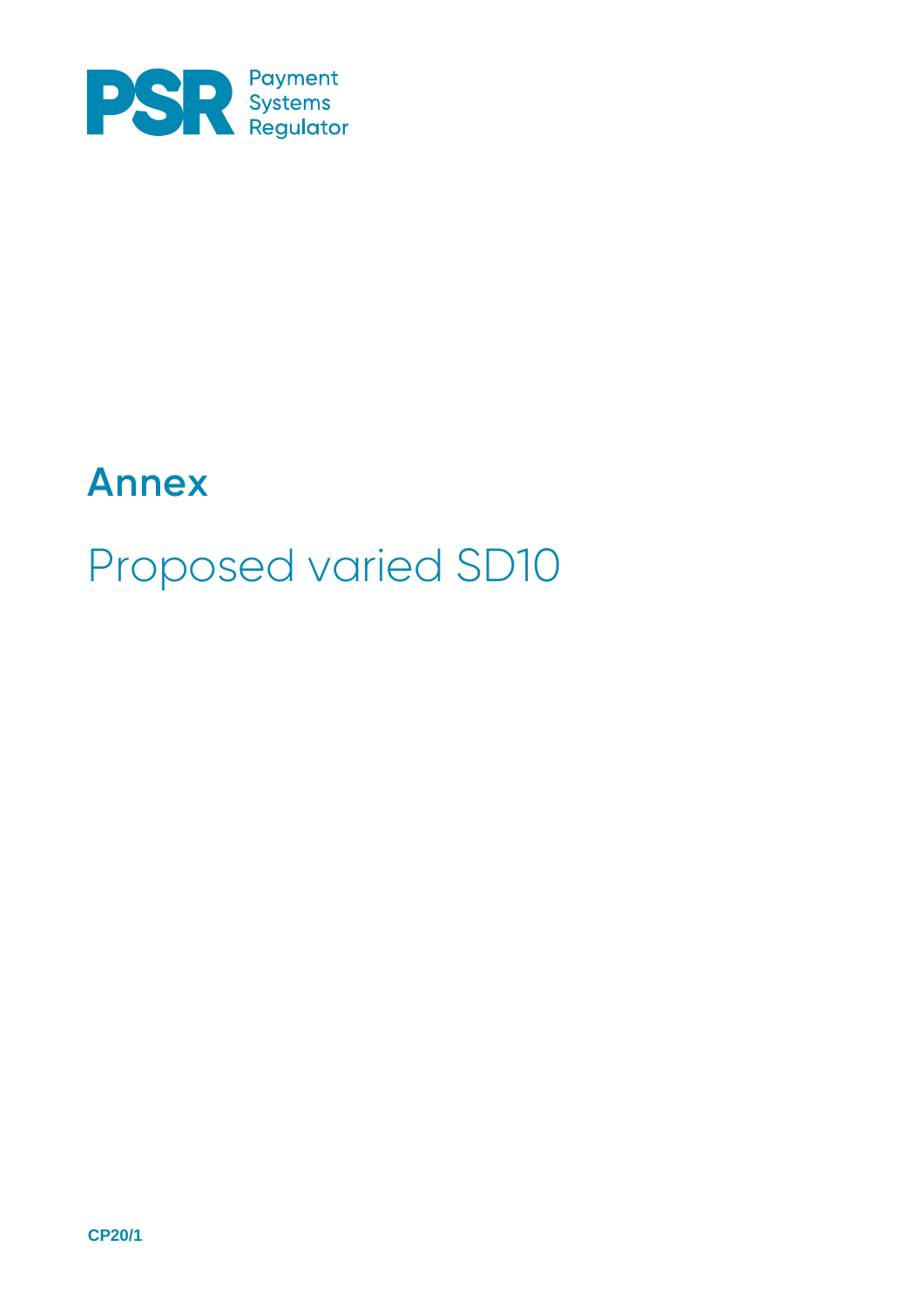# DRAFT Specific Direction 10 requiring the introduction of Confirmation of F

August 2019

Varied February 2020

Text added by the February 2020 variation is in red italics, and text removed has been struck through.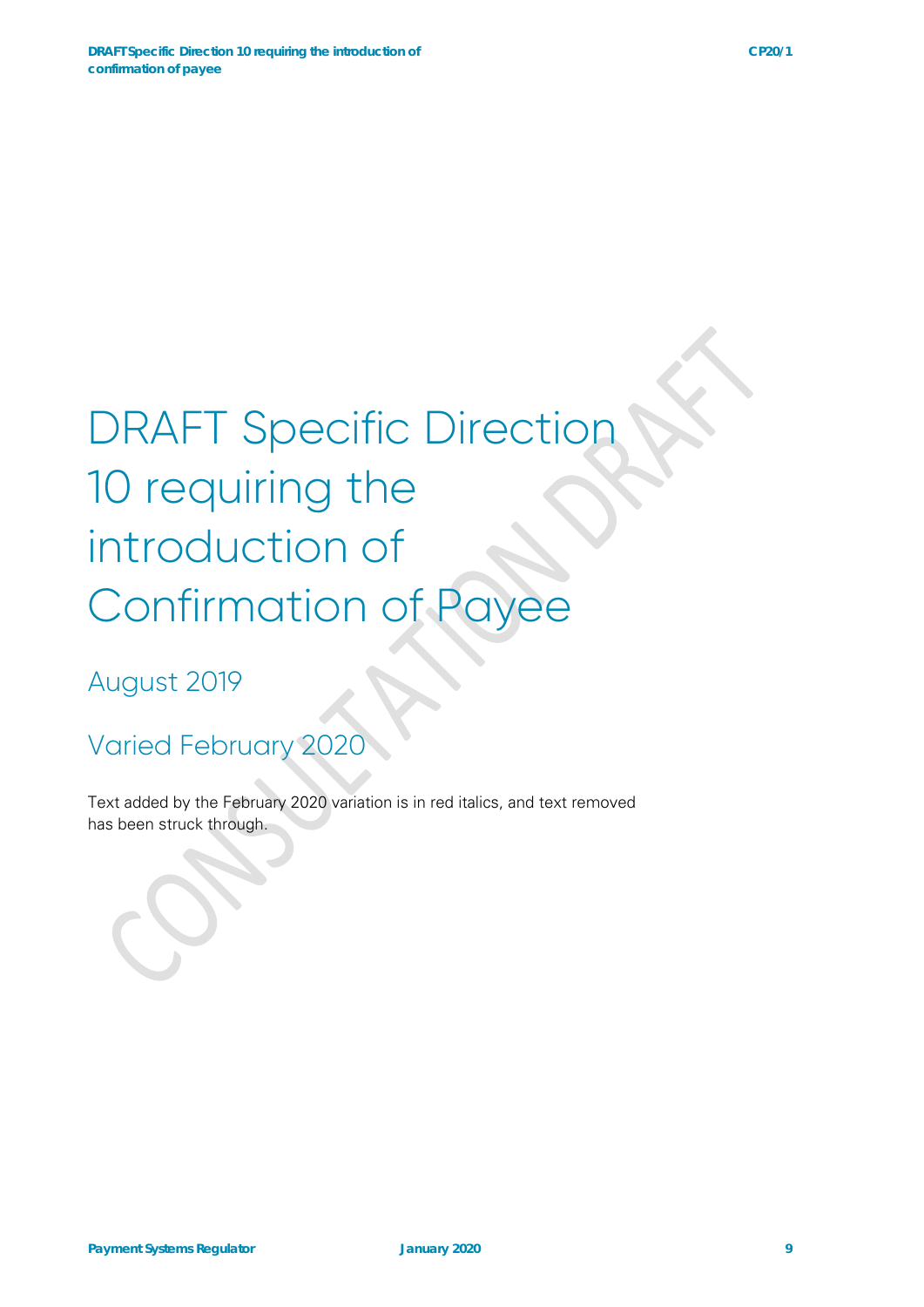## Specific Direction 10: Confirmation of Payee

## **1 Recitals**

#### **Whereas:**

- **1.1** Confirmation of Payee (CoP) is a process that aims to reduce fraud and misdirected payments in electronic bank transfers. It checks the name of the payee against the details given by the payer.
- **1.2** The Payment Systems Regulator (PSR) expects that introducing CoP for transactions made between accounts held in the United Kingdom will significantly reduce the number of authorised push payment (APP) scams. In these scams, a fraudster tricks someone into sending money to an account that the payer believes is legitimate, but is in fact under the control of the fraudster.
- **1.3** Without CoP, banks use unique identifiers (usually sort code and account number) entered by the payer to identify the receiving account – although the intended payee's name may be provided, there is no agreed way of checking the name against the account to which the unique identifiers relate. CoP checks should significantly lower the risk of payments being misdirected by accident or because of fraud.
- **1.4** Therefore, introducing CoP for the Faster Payments Scheme (FPS) and CHAPS will be a valuable tool in preventing fraudulent or accidental misdirection. These are the biggest volume push payment systems in the United Kingdom used for sending money between different payment service providers (PSPs).

PSPs may still decline to process transactions for commercial reasons, or if they:

- suspect fraud or the likelihood of accidental misdirection
- are otherwise prevented by law from processing a payment
- **1.5** Although a range of PSPs have indicated that they will introduce a CoP process for payments involving accounts at different PSPs held in the United Kingdom, progress on implementing CoP has been slow. The benefits associated with CoP depend, to a significant degree, on its widespread introduction. This is because transactions that use FPS and CHAPS take place between accounts held at different PSPs, and CoP will only work if both PSPs involved in a transaction offer the service.
- **1.6** FPS and CHAPS are designated by HM Treasury under section 43 of the Financial Services (Banking Reform) Act 2013 ('the Act') for the purposes of Part 5 of the Act. This means we may give a direction in relation to them under section 54 of the Act.
- **1.7** The PSR has decided to require certain PSPs to introduce processes for sending and responding to CoP requests. They must introduce the processes to specific deadlines.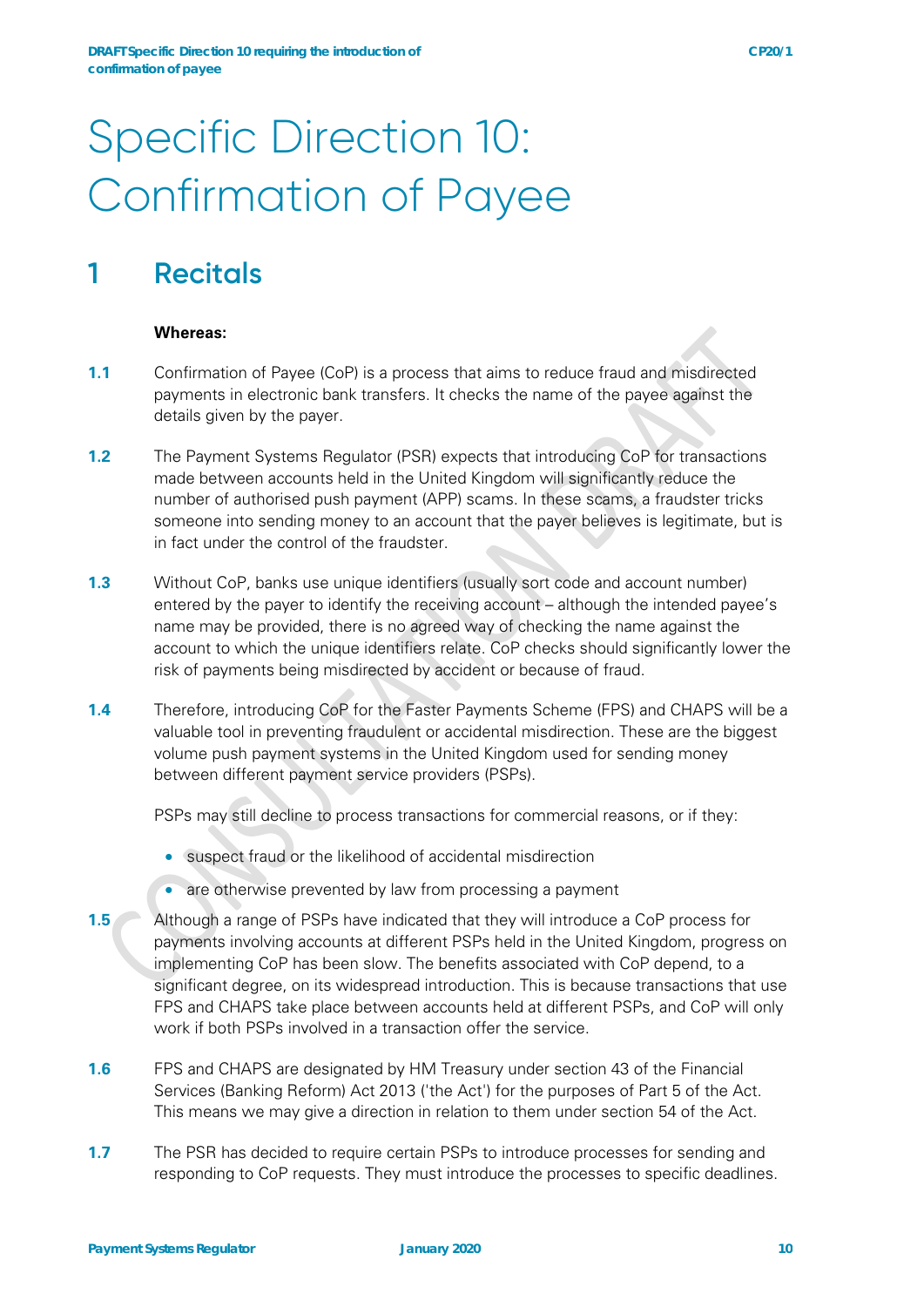Giving this direction will ensure that CoP is introduced in a way that is highly likely to achieve our objective – a significant reduction in losses due to APP scams and accidentally misdirected payments.

- **1.8** In deciding whether to give the direction, who to direct, the deadlines to be imposed and what the CoP process should be, the PSR has taken the following into account:
	- a. The PSPs that we give this direction to were either the sending or receiving PSPs, or both, for approximately 90% of the total volume of transactions over FPS and CHAPS in 2018 (and that it is appropriate, where participants in FPS and/or CHAPS are members of the same banking group, to aggregate the volume of transactions by those PSPs when considering which PSPs should be directed).
	- b. Therefore, directing those PSPs to introduce the CoP process as required by this direction will result in its widespread use for transactions over FPS and CHAPS.
	- c. This will make it highly likely that the PSR's objective will be achieved.
	- d. Based on information provided, the PSR considers that:
		- the directed PSPs will be able to comply with the deadlines in the direction for responding to, and sending, CoP requests
		- those deadlines are the earliest dates that we can require CoP to be introduced
	- e. Pay.UK has developed rules and standards for CoP. PSPs, in particular those that we give this direction to, are aware of these rules and standards.
	- f. Those rules and standards, if implemented, would provide an appropriate CoP process.
	- g. Those rules and standards currently only relate to proposed transactions between accounts identified by sort code and account number.
	- h. Those rules and standards do not currently provide for a CoP process where the sending or receiving account (or both) for a proposed transaction is held abroad. Only that part of an international payment journey that takes place within the United Kingdom will be done over FPS or CHAPS, as they are UK payment systems.
	- Those rules and standards do not currently provide for a CoP process where the proposed transaction being made is a bulk payment, where a PSP uses an account receiving money to aggregate sums of money before sending them to the relevant accounts of individuals (these are often known as Head Office Collection Accounts), where the receiving account is a suspense account or where the proposed transaction is an unattended payment (that is, the PSP is providing technical access to FPS or CHAPS to the person sending the funds and therefore the usual actions taken by the sending PSP on a CHAPS or FPS transaction are not carried out by it).
	- j. The direction should only cover proposed transactions involving accounts that the Pay.UK rules and standards currently relate to.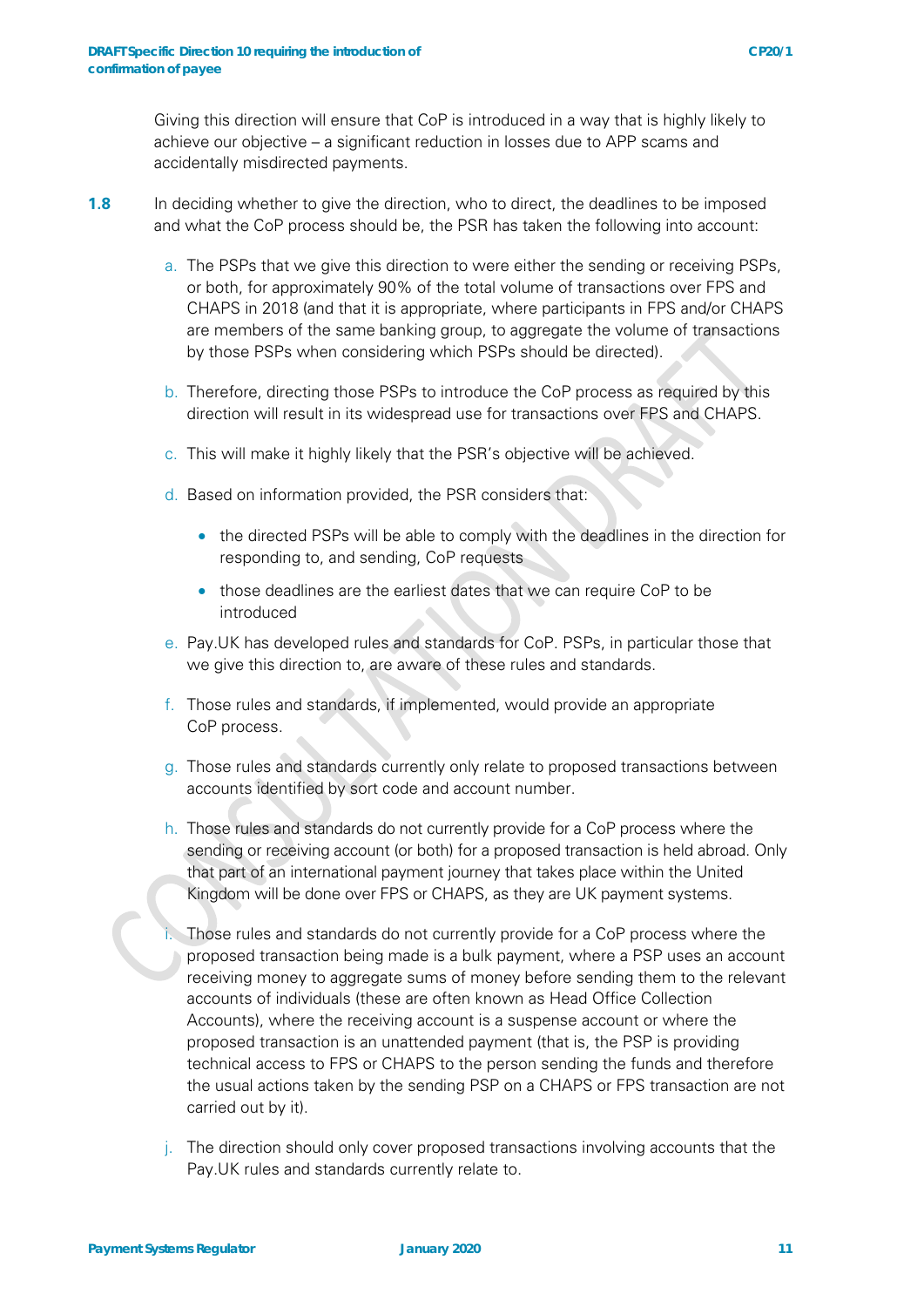- l. With the introduction of CoP, a payer will face an additional process, and therefore friction in carrying out the transaction – particularly if the response to the CoP request is that there is no match, or a close match that requires further consideration.
- m. The direction should only require a CoP check to be carried out the first time the PSP's customer provides the details necessary to pay a new payee (or amends the unique identifiers in relation to an existing payee), whether or not funds are sent immediately following the provision of the details.
- n. It is appropriate to require directed PSPs to report on their progress in meeting the requirements of this direction, so that the PSR can ensure they have the necessary processes in place.
- o. There may be exceptional circumstances where it would not be appropriate to require a directed PSP to comply, in relation to an account or accounts, with obligations imposed by the direction.
- **1.9** The PSR has decided to vary this direction in light of developments since the direction originally came into force and the PSR's experience in monitoring it.

## **2 Powers exercised and purpose**

- **2.1** The PSR makes this direction in accordance with section 54 (Regulatory and competition functions – directions) of the Act. In accordance with section 54(3)(c), this direction applies to persons of a specified description.
- **2.2** The purpose of this direction is to ensure CoP processes are introduced in a way that significantly reduces losses from APP scams and accidentally misdirected payments over FPS and CHAPS.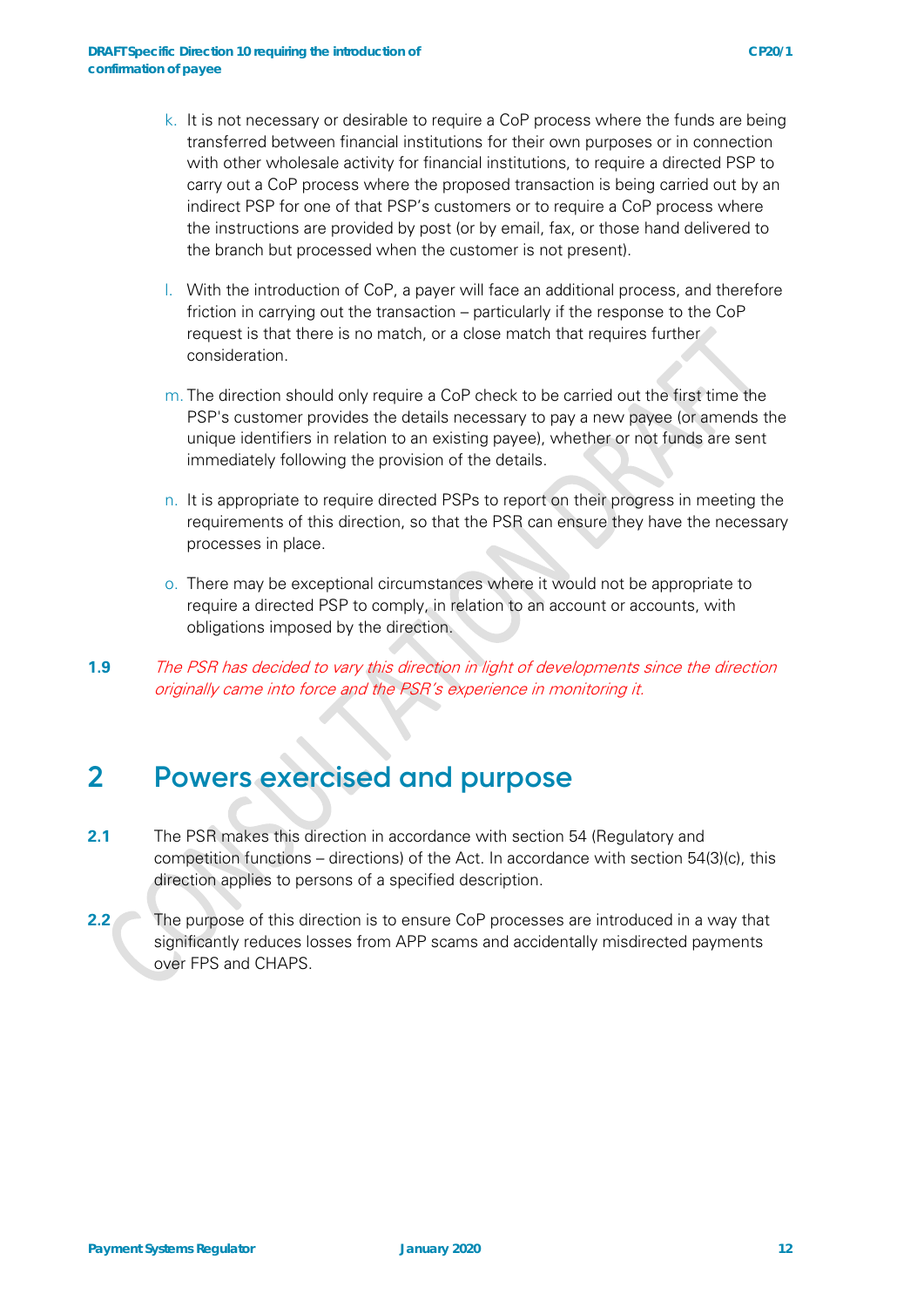### **3 Direction**

**NOW the PSR gives the following specific direction to: Bank of Scotland plc, Barclays Bank UK plc, Barclays Bank plc, HSBC Bank plc, HSBC UK Bank plc, Lloyds Bank plc, National Westminster Bank plc, Nationwide Building Society, Royal Bank of Scotland plc, Santander UK plc and Ulster Bank Limited[.1](#page-12-0)**

## **4 Requirement to introduce Confirmation of Payee**

- **4.1** After 31 December 2019, a directed PSP must respond to every CoP request made to it that complies with the CoP rules and standards.
- **4.2** The response must comply with the CoP rules and standards.
- **4.3** Paragraph 4.5 applies where, after 31 March 2020, a customer holding an account with a directed PSP provides to the PSP, by an appropriate method, the necessary information about a new payee.
- **4.4** Paragraph 4.5 also applies where, after 31 March 2020, a customer provides to a directed PSP, by an appropriate method, an amendment to the unique identifiers of an established payee.
- **4.5** The directed PSP must send a CoP request in respect of the account to which the unique identifiers given by the customer as those of the payee relate.
- **4.6** The request sent by the directed PSP under paragraph 4.5 must comply with the CoP rules and standards. The directed PSP must deal with the response to that request (or the absence of a response) in accordance with those rules and standards.

#### **Application and exceptions**

- **4.7** The requirements of paragraph 4.5 only apply where:
	- both the account from which the funds are to be sent ('the sending account') and the payee's account – as identified by the unique identifiers given by the customer – ('the receiving account') are UK accounts, and
	- b. the unique identifiers used to identify both the sending and receiving accounts take the form of a sort code and account number

<span id="page-12-0"></span><sup>1</sup> Bank of Scotland plc and Lloyds Bank plc are part of the Lloyds Group; Barclays Bank UK plc and Barclays Bank plc are part of the Barclays Group; HSBC Bank plc and HSBC UK Bank plc are part of the HSBC Group; National Westminster Bank plc, Royal Bank of Scotland plc and Ulster Bank Limited are part of the Royal Bank of Scotland Group; Santander UK plc is part of the Santander Group.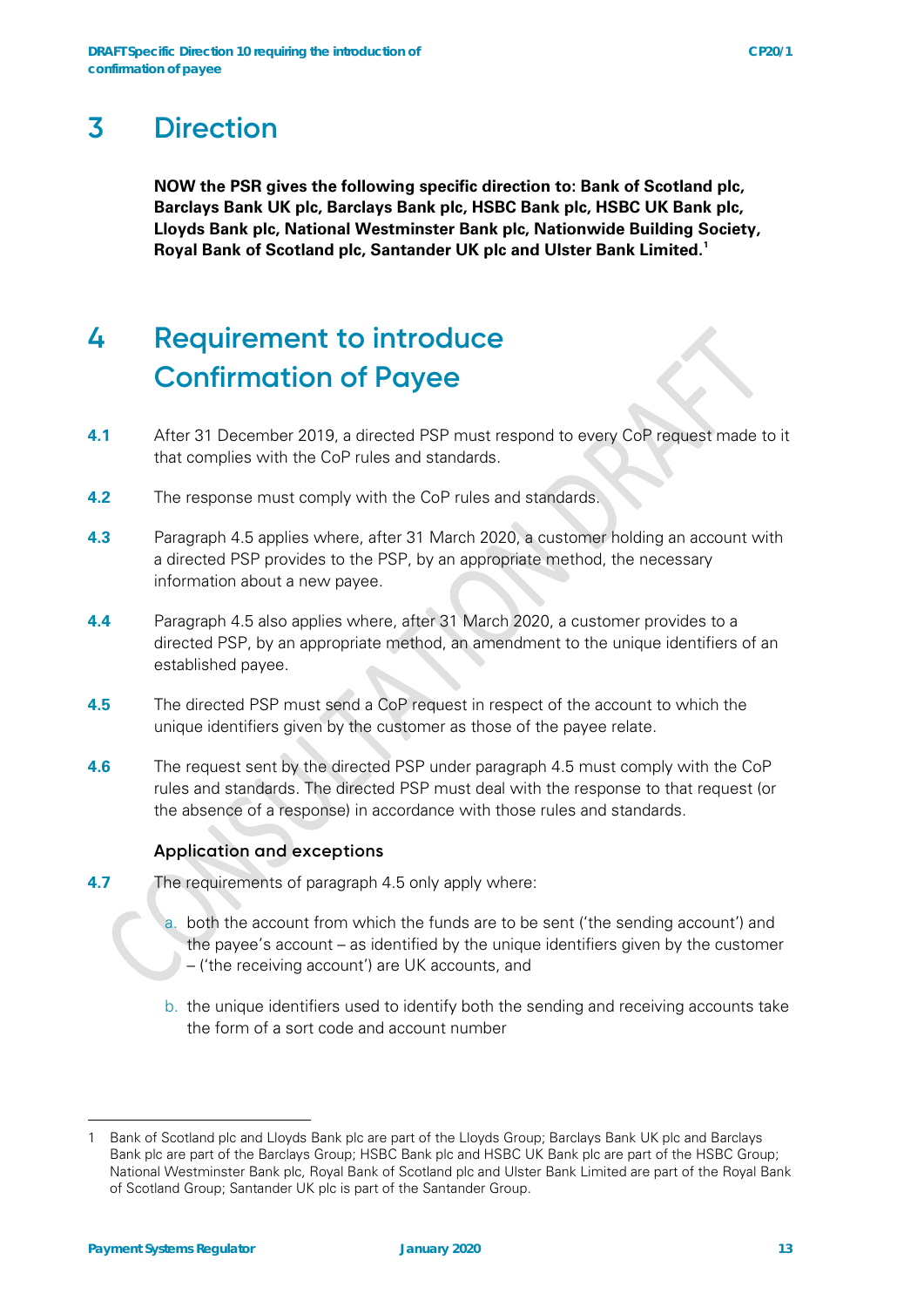- **4.8** The requirements of paragraph 4.5 do not apply where:
	- a. the necessary information (or amended unique identifiers) is provided in anticipation of the customer making a transaction that is a bulk payment
	- b. the receiving account is a Head Office Collection Account
	- c. the receiving account is a suspense account
	- d. the necessary information (or amended unique identifiers) is supplied in anticipation of funds being sent by way of an unattended payment routing
	- e. a PSP is proposing to send funds on its own behalf
	- f. the necessary information (or amended unique identifiers) is provided in anticipation of a transaction between the sending and receiving accounts being by way of a CHAPS 'MT202 general financial institution transfer' (within the meaning of the CHAPS technical requirements published by the Bank of England<sup>[2](#page-13-0)</sup>) or a transfer of funds from or to an account of a financial market infrastructure (within the meaning of the 'Principles for financial market infrastructures' published by the Bank for International Settlement and the International Organization of Securities Commissions<sup>[3](#page-13-1)</sup>) (central counterparties etc)
	- g. the customer is an indirect PSP (within the meaning of the Code of Conduct for Indirect Access Providers published by Pay.UK<sup>[4](#page-13-2)</sup>) providing the details of the payee in order to facilitate the transfer of funds by a customer of that PSP, or
	- h. the necessary information (or amended unique identifiers) is received by the customer's PSP by post, email or fax, or is contained in instructions that are hand delivered to a branch (or other office) of the PSP but which are not processed with the customer present

#### **Exclusion of certain accounts**

#### **4.9** The following exclusions apply:

a. Royal Bank of Scotland plc does not have to comply with the obligations under this direction in relation to accounts held at its Adam & Company brand.

b. HSBC UK Bank plc does not have to comply with the obligations under this direction in relation to accounts held with it that form part of HSBC Group's HSBC Private Bank brand.

<span id="page-13-0"></span><sup>2</sup> See: [bankofengland.co.uk/-/media/boe/files/payments/chaps/chaps-technical-requirements](http://bankofengland.co.uk/-/media/boe/files/payments/chaps/chaps-technical-requirements)

<span id="page-13-1"></span><sup>3</sup> See: [bis.org/cpmi/publ/d101a.pdf](http://bis.org/cpmi/publ/d101a.pdf)

<span id="page-13-2"></span><sup>4</sup> See: [wearepay.uk/wp-content/uploads/2018/12/Code-of-Conduct-for-Indirect-Access-Providers-Pay.UK-Final\\_](https://www.wearepay.uk/wp-content/uploads/2018/12/Code-of-Conduct-for-Indirect-Access-Providers-Pay.UK-Final_November2018.pdf) [November2018.pdf](https://www.wearepay.uk/wp-content/uploads/2018/12/Code-of-Conduct-for-Indirect-Access-Providers-Pay.UK-Final_November2018.pdf)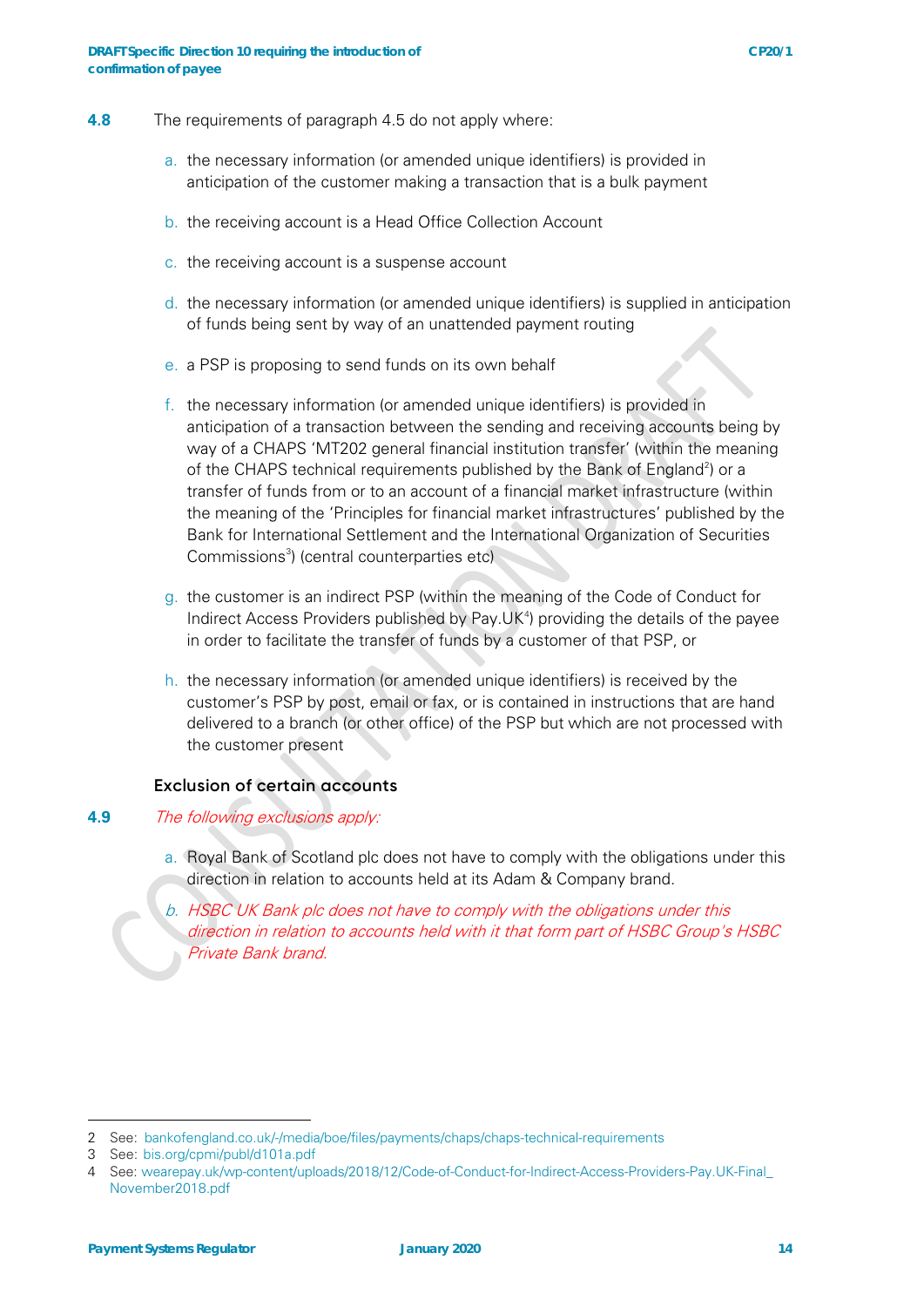#### **Alternative deadline for sending CoP requests for certain corporate customers**

- **4.10** Bank of Scotland plc and Lloyds Bank plc in respect of a customer holding an account described in paragraph 4.11 may comply with the duty to send a CoP request for that customer from the migration date instead of from 31 March 2020.
- **4.11** An account held by a corporate customer in respect of which the information technology platform on which it is held, on the date this direction comes into force, is no longer subject to infrastructure investment and is one of those notified to the PSR in writing by Lloyds Group on [5](#page-14-0) June 2019<sup>5</sup> ('corporate legacy accounts').

#### **Exemption<sup>s</sup> for exceptional circumstances**

- **4.12** A directed PSP may apply to the PSR for an exemption from the duty to comply with one or more obligations set out in this specific direction in respect of any of its UK accounts on grounds that exceptional circumstances reasonably prevent it from complying with the obligation or obligations.
- **4.13** The PSR may approve an exemption if satisfied that:
	- a. exceptional circumstances reasonably prevent the directed PSP from complying with the obligation or obligations, and/or
	- b. it is not reasonable or proportionate to require that PSP to comply with the obligation or obligations
- **4.14** In considering an application, the PSR will have regard to all the circumstances, including the impact of approving the application on the achievement of the objective of this direction, namely a significant reduction in losses due to APP scams and accidentally misdirected payments.
- **4.15** The application by the directed PSP must be in writing and set out:
	- a. the obligation or obligations to which the application relates
	- b. the exceptional circumstances that, in the PSP's opinion, justify the exemption
	- c. the number and type of accounts to which the application relates
	- d. the steps (if any) the PSP has taken to comply with its obligations under the direction
	- e. if the PSP is proposing that it comply with an amended form of its obligations under this direction, the nature of the amendments sought
	- f. whether, in the PSP's opinion, the application contains information that is confidential (and identify that information)

<span id="page-14-0"></span><sup>5</sup> See accompanying published responses to our May 2019 consultation.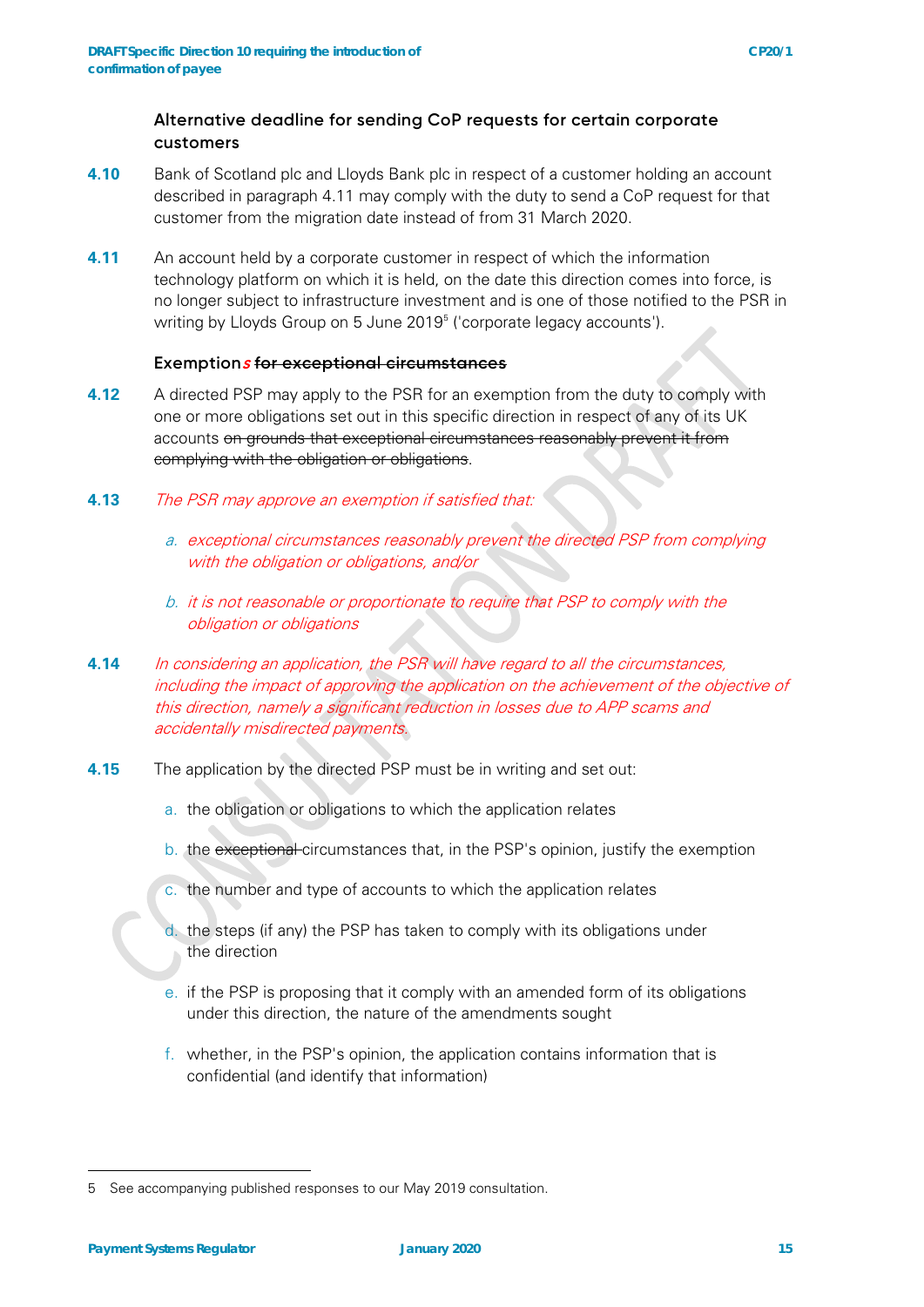- **4.17** The PSR may reject an application or approve it in whole, or in part, and may make approval subject to compliance with conditions *(including a new deadline for* compliance).
- **4.18** The PSR may publish the application (and any further information provided about the application) and its decision (except confidential information).
- **4.19** The effect of the PSR approving it is that the PSP need not comply with an obligation or obligations imposed under this direction to the extent it (or they) is (or are) disapplied by the approval, but the PSP must comply with any conditions imposed.

#### **Monitoring**

- **4.20** A directed PSP must send the PSR a written report on how it proposes to introduce CoP to the deadlines required by this direction.
- **4.21** That report must contain at least the following information:
	- a. the PSP's timetable for implementation of CoP in accordance with the requirements of this direction
	- b. the key milestones in each month that the PSP intends to meet to implement CoP
	- c. the key risks to the PSP meeting the deadlines set out in paragraphs 4.1 to 4.5, and the mitigations it has put in place
	- d. if the directed PSP expects to make an application relating to exceptional circumstances under paragraph 4.12, such information as is available at the time the report is submitted about that application (including the expected timescale for any application)
- **4.22** A directed PSP must submit its first report on or before 29 September 2019. It must then submit a report every two months until the PSR informs it in writing that it does not need to submit any more.
- **4.23** Where this direction has been given to more than one PSP in the same banking group, those PSPs may submit a joint report.
- **4.24** The PSR may, in writing, in respect of any directed PSP, provide that:
	- a. it must submit its first report on or before a different date
	- b. it must submit reports more or less frequently than every two months
	- c. it must submit a report on or before a particular date that we did not previously require
	- d. it does not need to submit a report where otherwise one would be required
- **4.25** The PSR may, in writing, require a directed PSP to provide it with information about how the PSP is complying, or proposes to comply, with this direction. The PSP must provide the information by the date given by the PSR.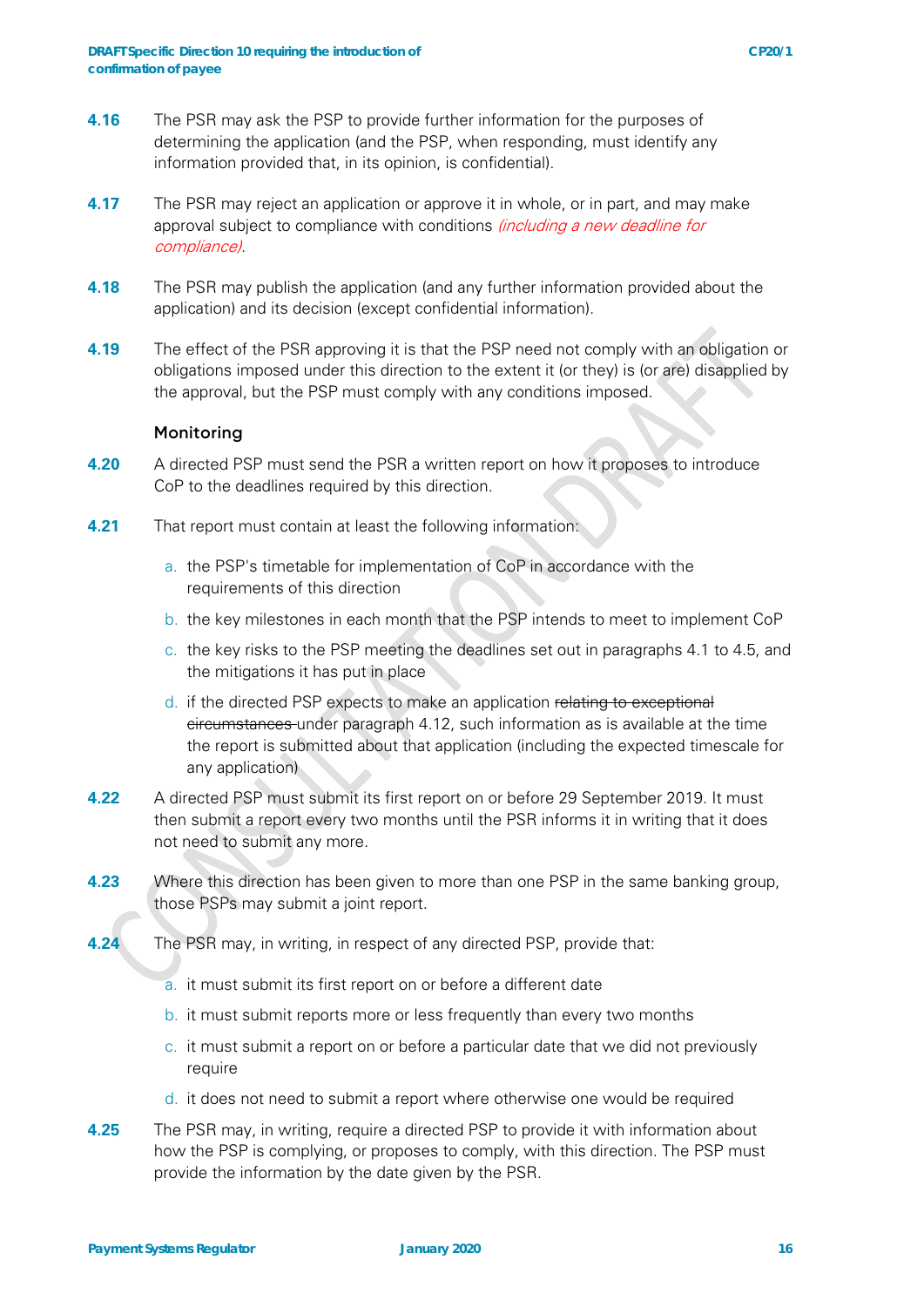#### **Definitions and interpretation**

- **4.26** A 'directed PSP' means each of the PSPs to which this direction is given.
- **4.27** A 'CoP request' means a request sent by a PSP to check the name of the intended payee (that is, the person to whom or which the payer anticipates sending funds) against the name of the person who holds the account to which the unique identifiers given by the payer when providing the necessary information (or amending the unique identifiers in that information) refer.
- **4.28** The 'CoP rules and standards' means the rules and standards for CoP provided for in the rule book developed by Pay. UK $<sup>6</sup>$  $<sup>6</sup>$  $<sup>6</sup>$ , as they stand at the time the request is received</sup> (in respect of the requirements in paragraph 4.1) or at the time the PSP receives the necessary information (or amended unique identifiers) from the customer (in respect of the requirements in paragraph 4.5).
- **4.29** 'Appropriate method' means a method that is used by the directed PSP for a customer to provide instructions to it that may be used by the PSP for executing a payment from the customer's account to the payee (whether or not a payment is intended to immediately follow the instructions) where that payment may be made using FPS or CHAPS.
- **4.30** 'Necessary information' means the information required by the directed PSP in order to execute a payment from the customer's account to a payee and includes the name of the intended payee and the unique identifiers for the receiving account.
- **4.31** A reference to a customer providing information or an amendment to a directed PSP includes the provision of that information or amendment by someone on behalf of the customer where permitted under the appropriate method.
- **4.32** 'New payee' means a payee in respect of whom or which the directed PSP does not hold the necessary information.
- **4.33** 'Established payee' means a payee in respect of whom or which the customer had previously provided the necessary information and that information is held at the time of the amendment by the directed PSP.
- **4.34** 'Unique identifier' has the same meaning as in the Payment Services Regulations 2017 (see regulation 2).
- **4.35** An account is a 'UK account' if it is provided by a PSP in the course of that PSP's business within the United Kingdom.
- **4.36** A transaction consists of a bulk payment when the payer is proposing to use it to make payments to more than one account.
- **4.37** An account is a 'Head Office Collection Account' if a PSP uses it to collect funds in aggregation before transferring them to the appropriate individual accounts of its customers.

<span id="page-16-0"></span><sup>6</sup> Pay.UK is a company limited by guarantee, incorporated in England. Company Number 10872449. For more on its work on Confirmation of Payee, see: [wearepay.uk/confirmation-of-payee](http://wearepay.uk/confirmation-of-payee)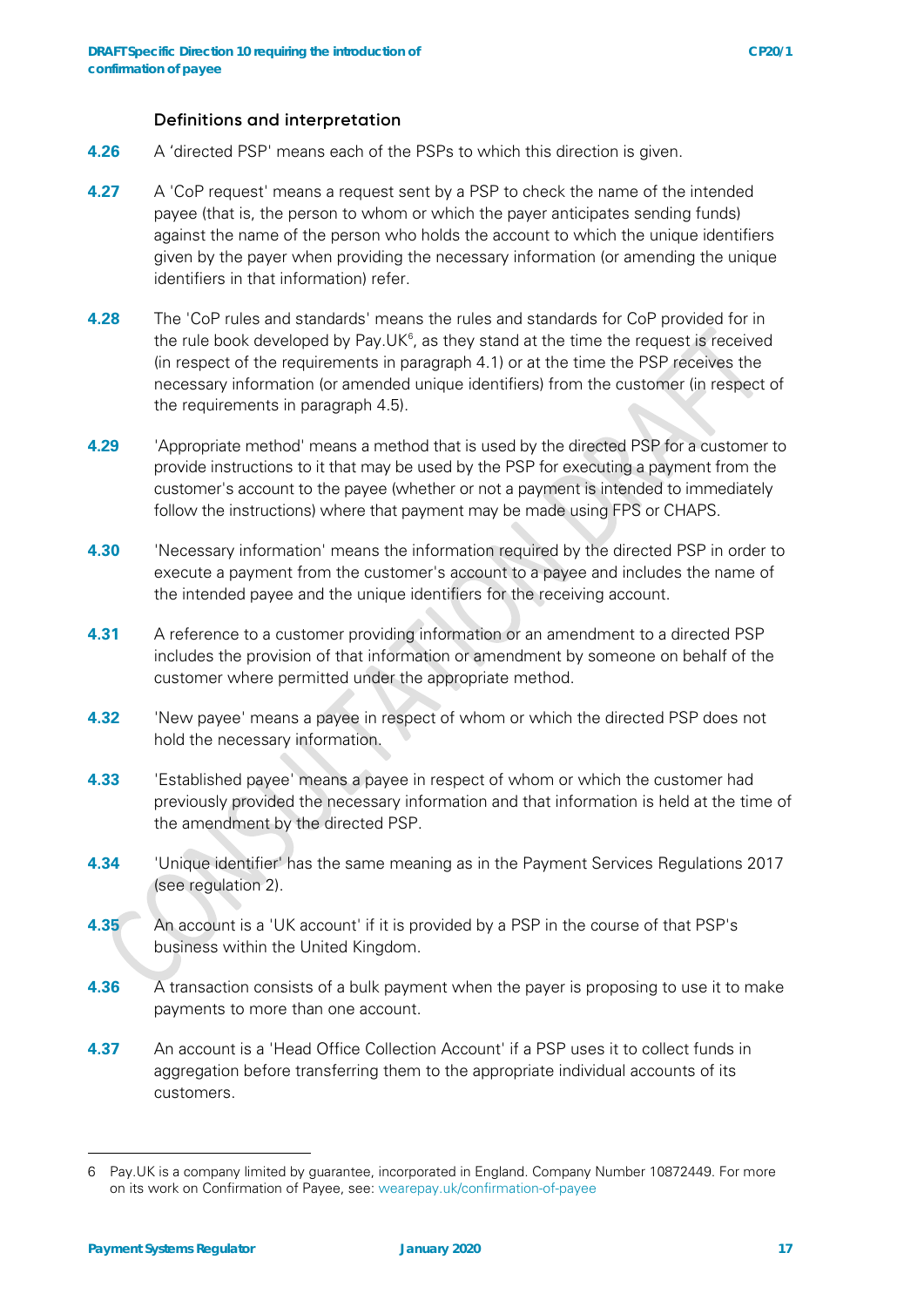- **4.39** An 'unattended payment routing' is where a PSP provides technical access to the FPS or CHAPS system for a customer to send payments through that system and consequently the PSP does not carry out the actions ordinarily required of a PSP that provides the sending account when executing an FPS or CHAPS payment.
- **4.40** 'Migration date' means the date the customer's account is migrated from the information technology platform that is no longer subject to infrastructure investment to another platform.

## **5 Application of Specific Direction 10**

This direction applies to the directed PSPs.

### **6 Commencement and duration**

- **6.1** This direction *came* comes into force on 2 August 2019 *and comes into force as varied* on xx February 2020.
- **6.2** This direction continues in force until such time as it is varied or revoked by the PSR.

## **7 Citation**

This direction may be cited as Specific Direction 10 (Confirmation of Payee) (Varied February 2020).

### **8 Interpretation**

- **8.1** The headings and titles used in this specific direction are for convenience and have no legal effect.
- **8.2** The Interpretation Act 1978 applies to this specific direction as if it were an Act of Parliament.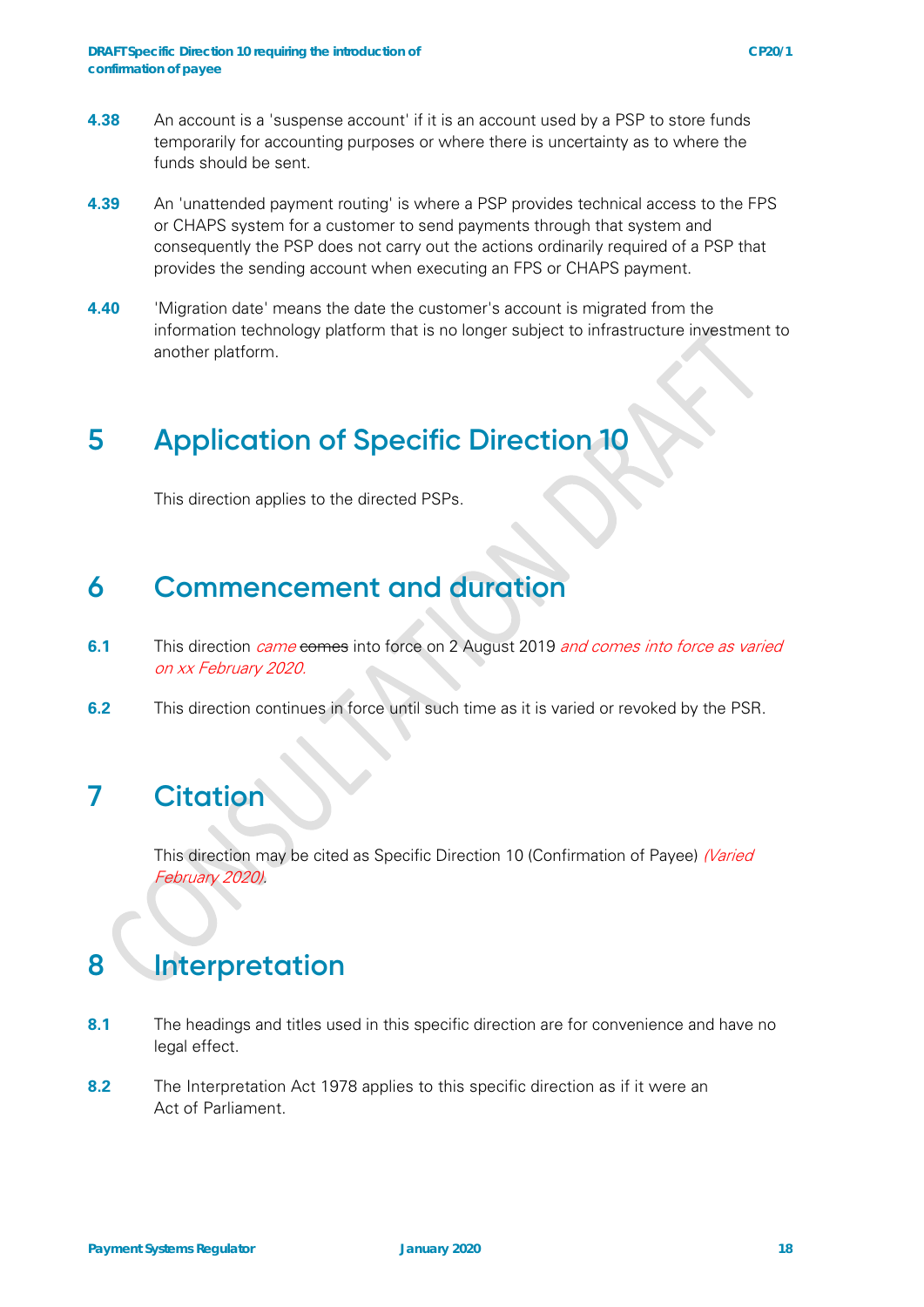#### Originally **made on 1 August 2019 Louise Buckley**

Interim Co-Managing Director, The Payment Systems Regulator Limited

Made with variation on xx February 2020 Chris Hemsley

Managing Director, The Payment Systems Regulator **Limited**